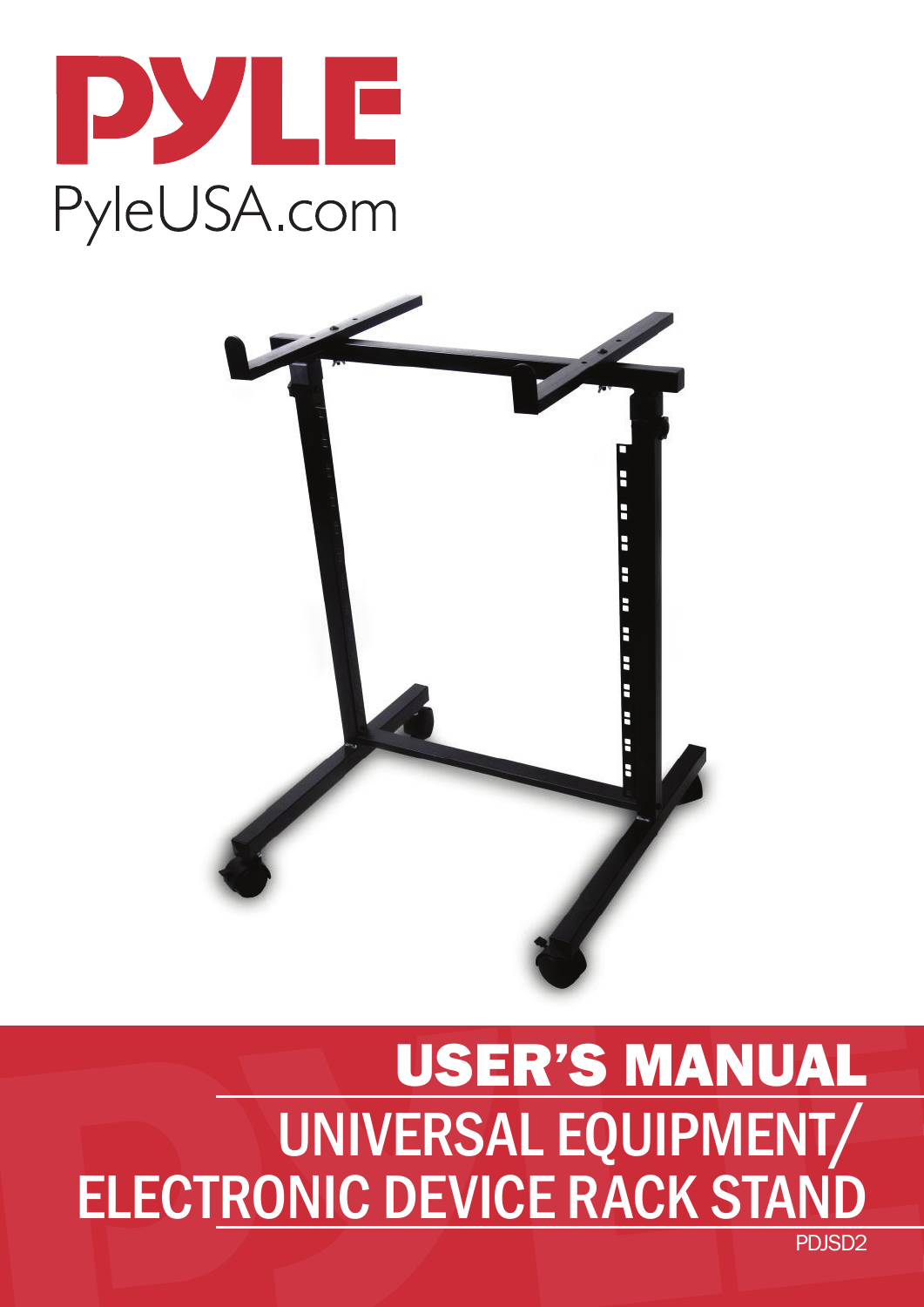## Thanks for choosing Universal Equipment/Electronic Device Rack Stand

• Open the box you will find below parts, A,B,C,D



- Install 4 casters on the B, two with brakes should be in front
- Connect two B with E with the equipped bolts
- Insert D into the top of two B and fix with two equipped plastic knobs
- Mount two C on D with equipped bolts and screw
- Tighten all the bolts, knobs then you can use this rack
- Then you can mount your 19" equipment on the rack and put your other equipment on the top brackets

C, such as the mixer, keyboard, control workstation



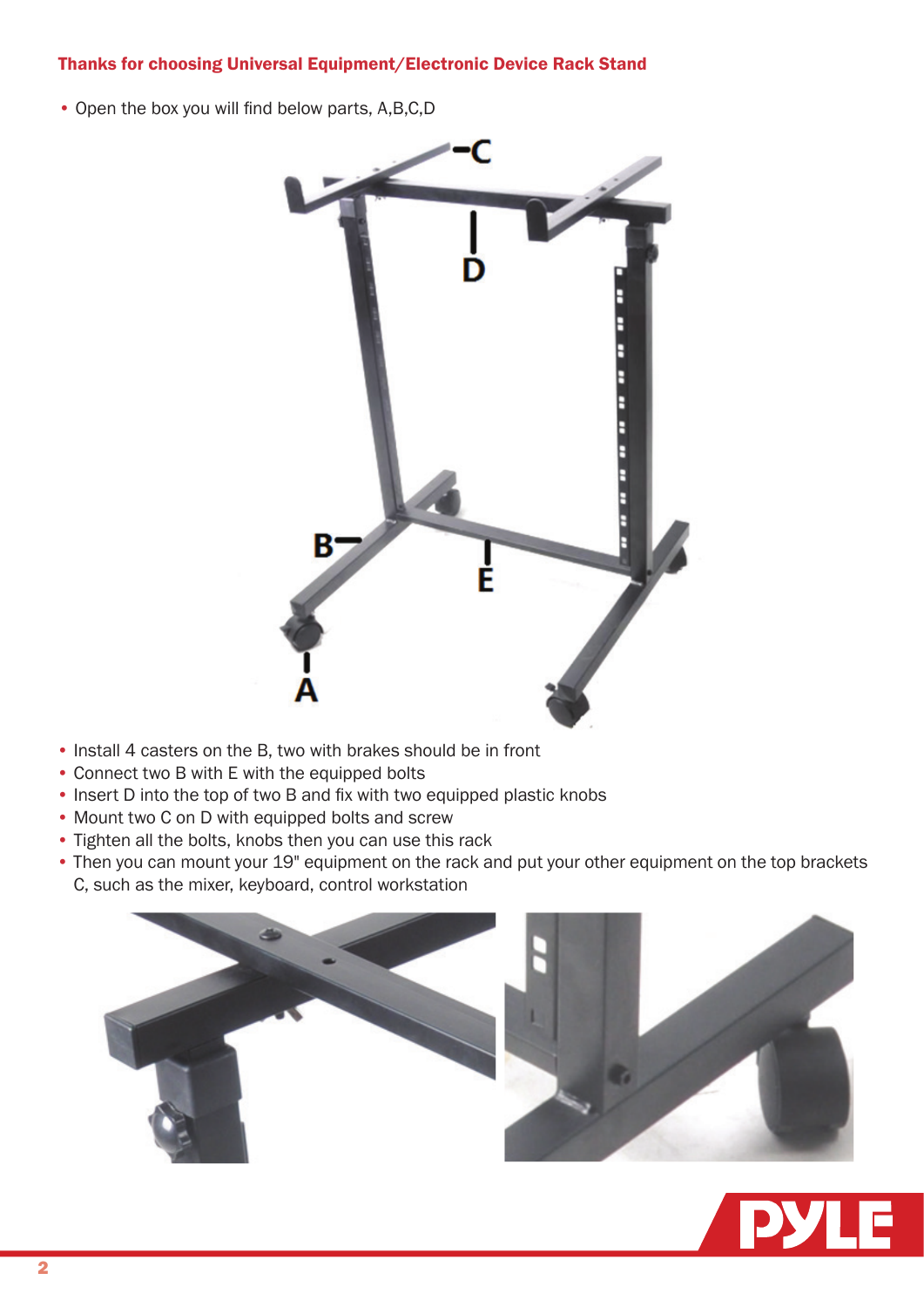## UNIVERSAL EQUIPMENT/ELECTRONIC DEVICE RACK STAND FEATURES AND SPECIFICATIONS

### Features:

- Universal Equipment/Electronic Device Rack Stand
- Open Frame Server Rack Style
- Top Arm Bracket Shelf for Device Placement
- Used with Sound Equipment, Mixers, Amplifiers, Processors, Keyboards
- Heavy Duty & Reliable Metal Construction
- Convenient Rolling Caster Wheels
- Perfect for the Home, Office or Studio

### Technical Specs:

- Frame Standard Width: 19'' -inch
- Rack Server Style: 12U Open Frame
- Construction Material: steel
- Top Bracket Device Shelf (W x D): 16.9'' x 15.7''
- Base Platform (W x D): 21.4'' x 19.9''
- Max Weight Load Capacity: 110 lbs.
- Sold as: 1
- Weight: 11 lbs.